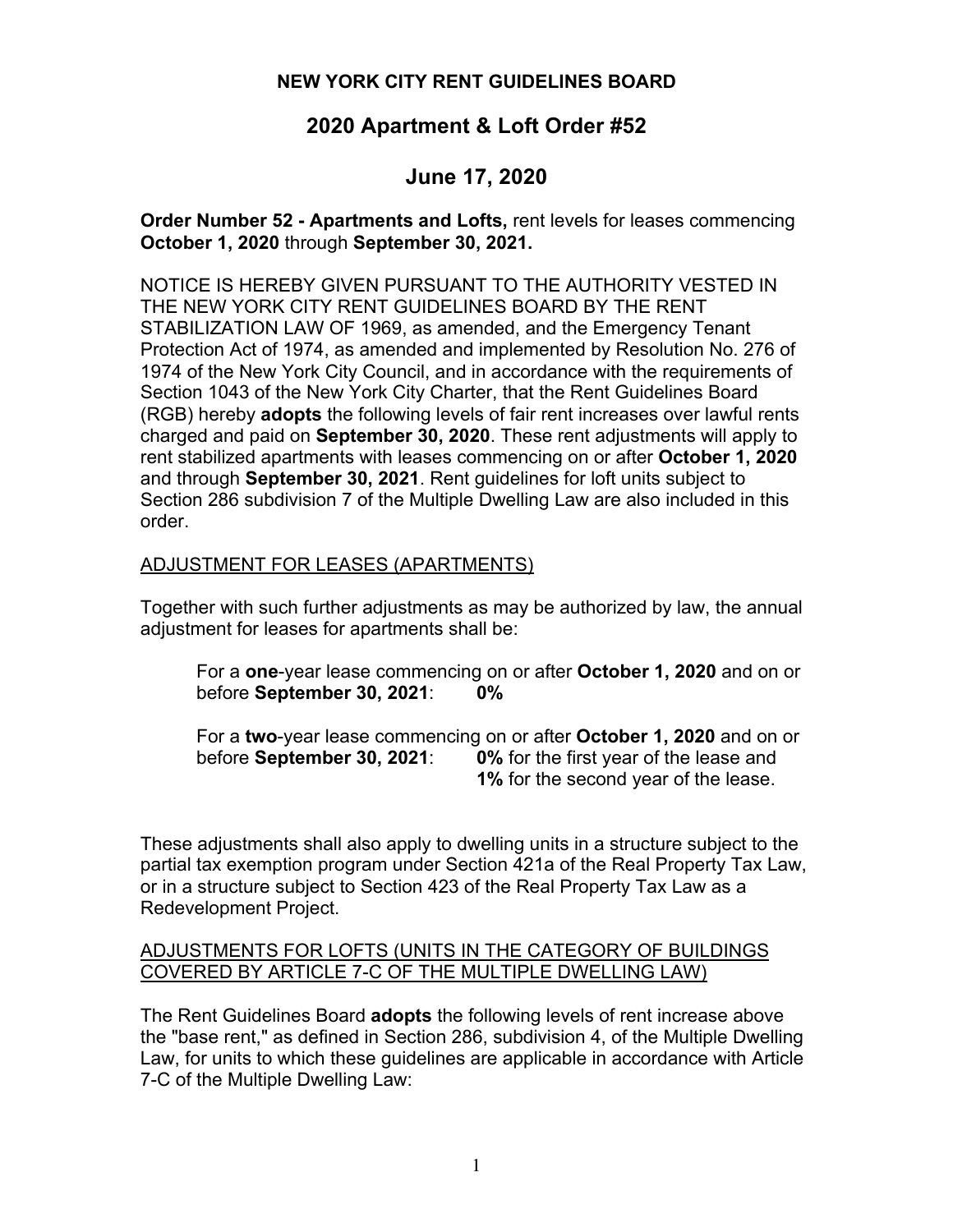For **one**-year increase periods commencing on or after **October 1, 2020** and on or before **September 30, 2021**: **0%**

For **two**-year increase periods commencing on or after **October 1, 2020** and on or before **September 30, 2021**: **0%** for the first year and **1%** for the second year.

## FRACTIONAL TERMS

For the purposes of these guidelines any lease or tenancy for a period up to and including one year shall be deemed a one-year lease or tenancy, and any lease or tenancy for a period of over one year and up to and including two years shall be deemed a two-year lease or tenancy.

#### ESCALATOR CLAUSES

Where a lease for a dwelling unit in effect on May 31, 1968 or where a lease in effect on June 30, 1974 for a dwelling unit which became subject to the Rent Stabilization Law of 1969, by virtue of the Emergency Tenant Protection Act of 1974 and Resolution Number 276 of the New York City Council, contained an escalator clause for the increased costs of operation and such clause is still in effect, the lawful rent on **September 30, 2020** over which the fair rent under this Order is computed shall include the increased rental, if any, due under such clause except those charges which accrued within one year of the commencement of the renewal lease. Moreover, where a lease contained an escalator clause that the owner may validly renew under the Code, unless the owner elects or has elected in writing to delete such clause, effective no later than **October 1, 2020** from the existing lease and all subsequent leases for such dwelling unit, the increased rental, if any, due under such escalator clause shall be offset against the amount of increase authorized under this Order.

#### SPECIAL ADJUSTMENTS UNDER PRIOR ORDERS

All rent adjustments lawfully implemented and maintained under previous apartment orders and included in the base rent in effect on **September 30, 2020** shall continue to be included in the base rent for the purpose of computing subsequent rents adjusted pursuant to this Order.

#### SPECIAL GUIDELINE

Under Section 26-513(b)(1) of the New York City Administrative Code, and Section 9(e) of the Emergency Tenant Protection Act of 1974, the Rent Guidelines Board is obligated to promulgate special guidelines to aid the State Division of Housing and Community Renewal in its determination of initial legal regulated rents for housing accommodations previously subject to the City Rent and Rehabilitation Law which are the subject of a tenant application for adjustment. The Rent Guidelines Board hereby **adopts** the following Special Guidelines: